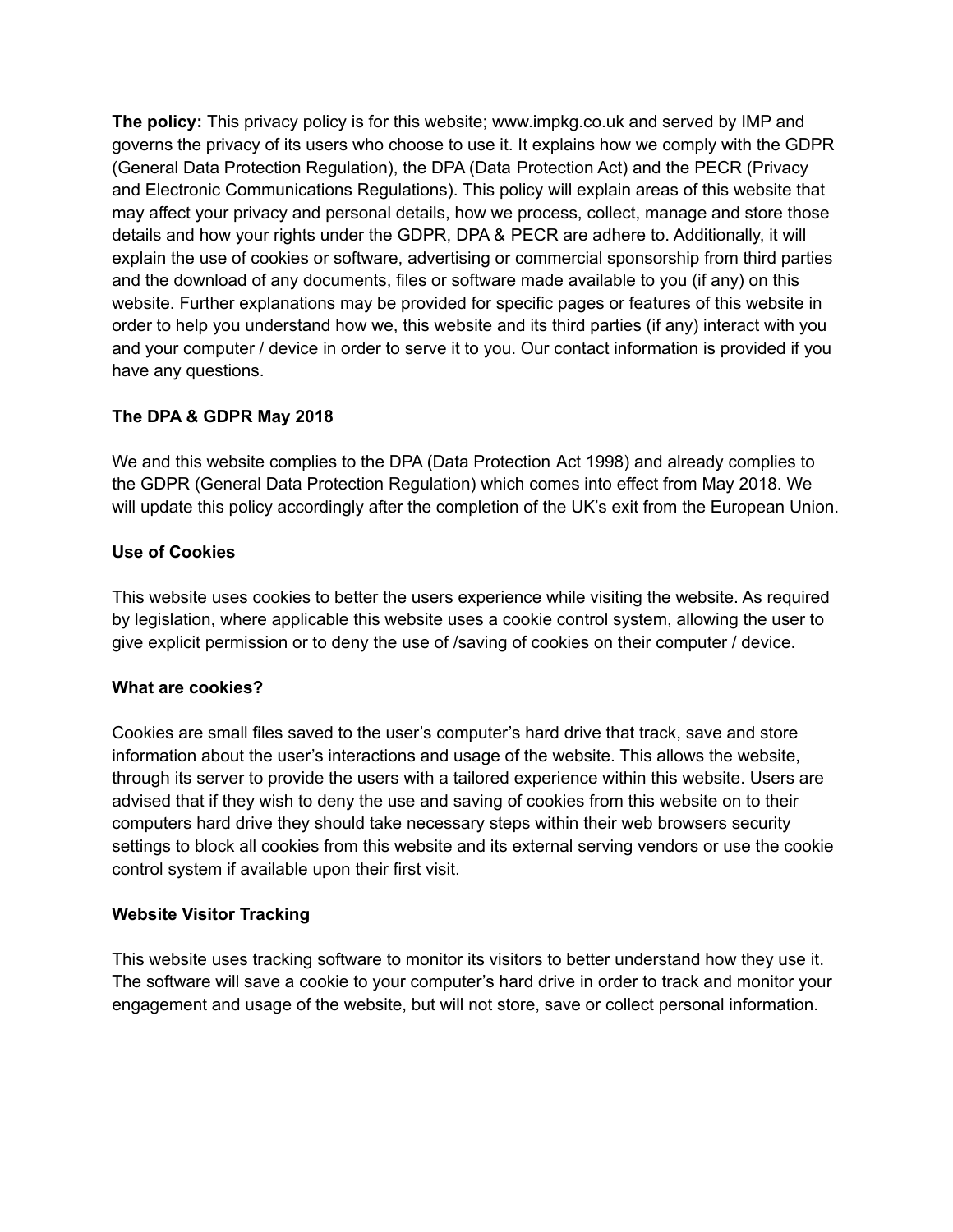### **Adverts and Sponsored Links**

This website may contain sponsored links and adverts. These will typically be served through our advertising partners, to whom may have detailed privacy policies relating directly to the adverts they serve. Clicking on any such adverts will send you to the advertiser's website through a referral program which may use cookies and will track the number of referrals sent from this website. This may include the use of cookies which may in turn be saved on your computer's hard drive. Users should therefore note they click on sponsored external links at their own risk and we cannot be held liable for any damages or implications caused by visiting any external links mentioned.

### **Downloads & Media Files**

Any downloadable documents, files or media made available on this website are provided to users at their own risk. While all precautions have been undertaken to ensure only genuine downloads are available users are advised to verify their authenticity using third party anti-virus software or similar applications. We accept no responsibility for third party downloads and downloads provided by external third-party websites and advise users to verify their authenticity using third party anti-virus software or similar applications.

# **Contact & Communication With us**

Users contacting this us through this website do so at their own discretion and provide any such personal details requested at their own risk. Your personal information is kept private and stored securely until a time it is no longer required or has no use. Where we have clearly stated and made you aware of the fact, and where you have given your express permission, we may use your details to send you products/services information through a mailing list system. This is done in accordance with the regulations named in 'The policy' above.

# **Email Mailing List & Marketing Messages**

We do not operate an email mailing list program.

# **External Website Links & Third Parties**

Although we only look to include quality, safe and relevant external links, users are advised to adopt a policy of caution before clicking any external web links mentioned throughout this website. (External links are clickable text / banner / image links to other websites.) Shortened URL's; URL shortening is a technique used on the web to shorten URL's (Uniform Resource Locators) to something substantially shorter. This technique is especially used in social media and looks similar to this (example: http://bit.ly/zyVUBo). Users should take caution before clicking on shortened URL links and verify their authenticity before proceeding. We cannot guarantee or verify the contents of any externally linked website despite our best efforts. Users